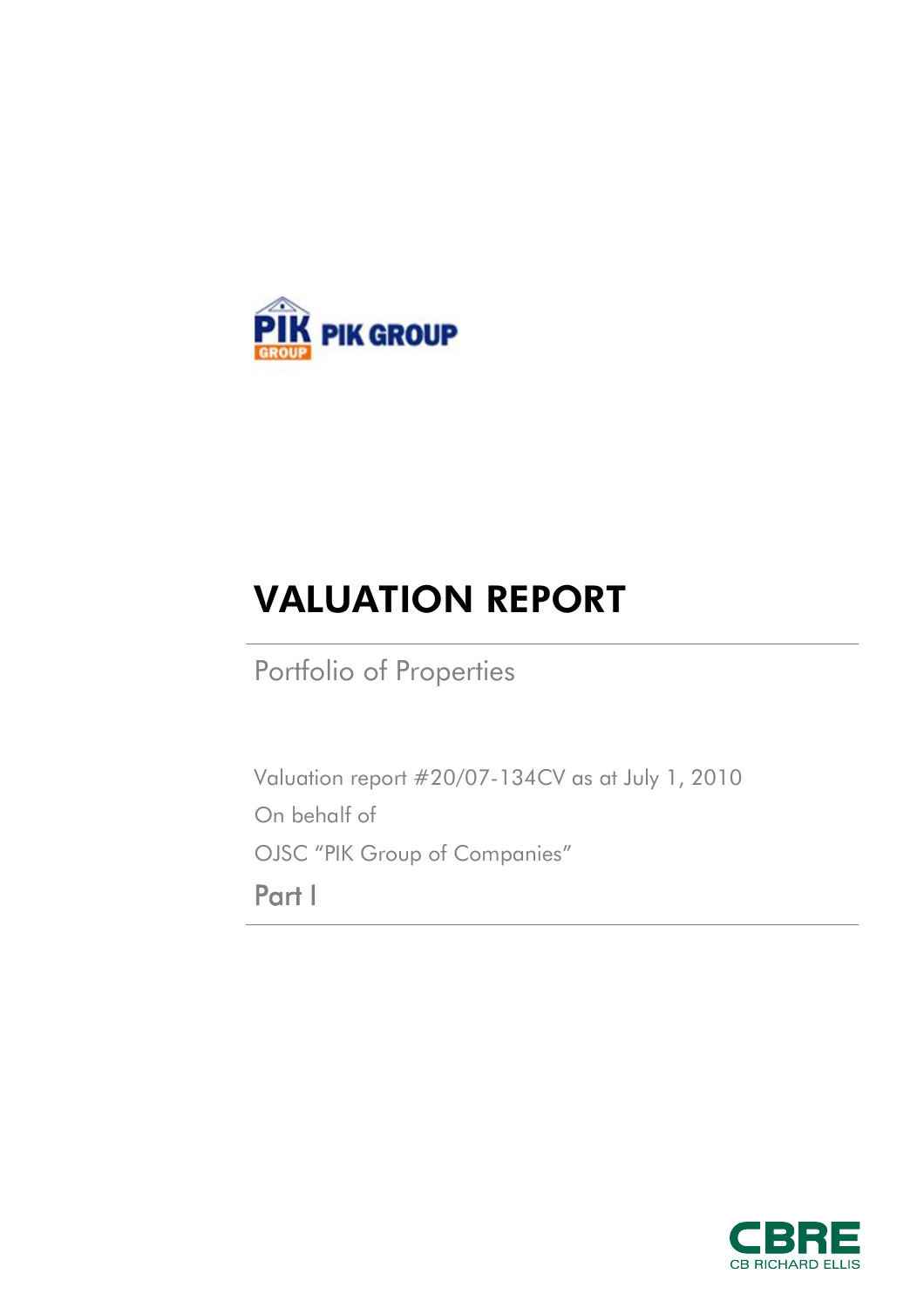



CB Richard Ellis Limited Kingsley House Wimpole Street London W1G 0RE Telephone + 44 020 7182 2631 Fax No +44 020 7182 2631 Graham.Hughes@cbre.com www.cbre.com

CB Richard Ellis, LLC 12, Trubnaya Street, Moscow 107045, Russia Telephone +7 (495) 258 3990 Fax No +7 (495) 258 3980 Jana.Kuzina@cbre.com www.cbre.ru

Addressees:

OJSC "PIK Group of Companies"

Moscow, Russia 123242 Barrikadnaya St., 19, bld. 1

September 23, 2010

Ladies and Gentlemen,

# VALUATION OF PROPERTIES LOCATED IN 28 CITIES AND SETTLEMENTS IN RUSSIA

## 1 Instructions

- 1.1 In accordance with valuation agreement #20/07-134CV dated July 27, 2010 between OJSC "PIK Group of Companies" (hereinafter referred to as "PIK" or "the Client") and CB Richard Ellis LLC, we have inspected the properties completed, offered for lease and partially sold described in Schedule 1 (the **"Properties Held as Investment**), the properties in the course of development described in Schedule 2 (the "**Properties in the Course of Development**"), and the properties held for future development described in Schedule 3 (the **"Properties Held for Development"**), and made relevant enquiries in order to provide our opinion of Market Value of the interests held therein as at July 1st, 2010 (the "**Valuation Date**"). Thus, this appraisal incorporates the value of freehold interests in land plots and buildings, long-term and short-term leasehold interests in land with rights to develop the identified projects, and the value of the rights for future freehold interests in apartments on completion.
- 1.2 We also set out below the aggregate of our opinion of the Market Value of the individual properties by region. We have been also requested by PIK to include for

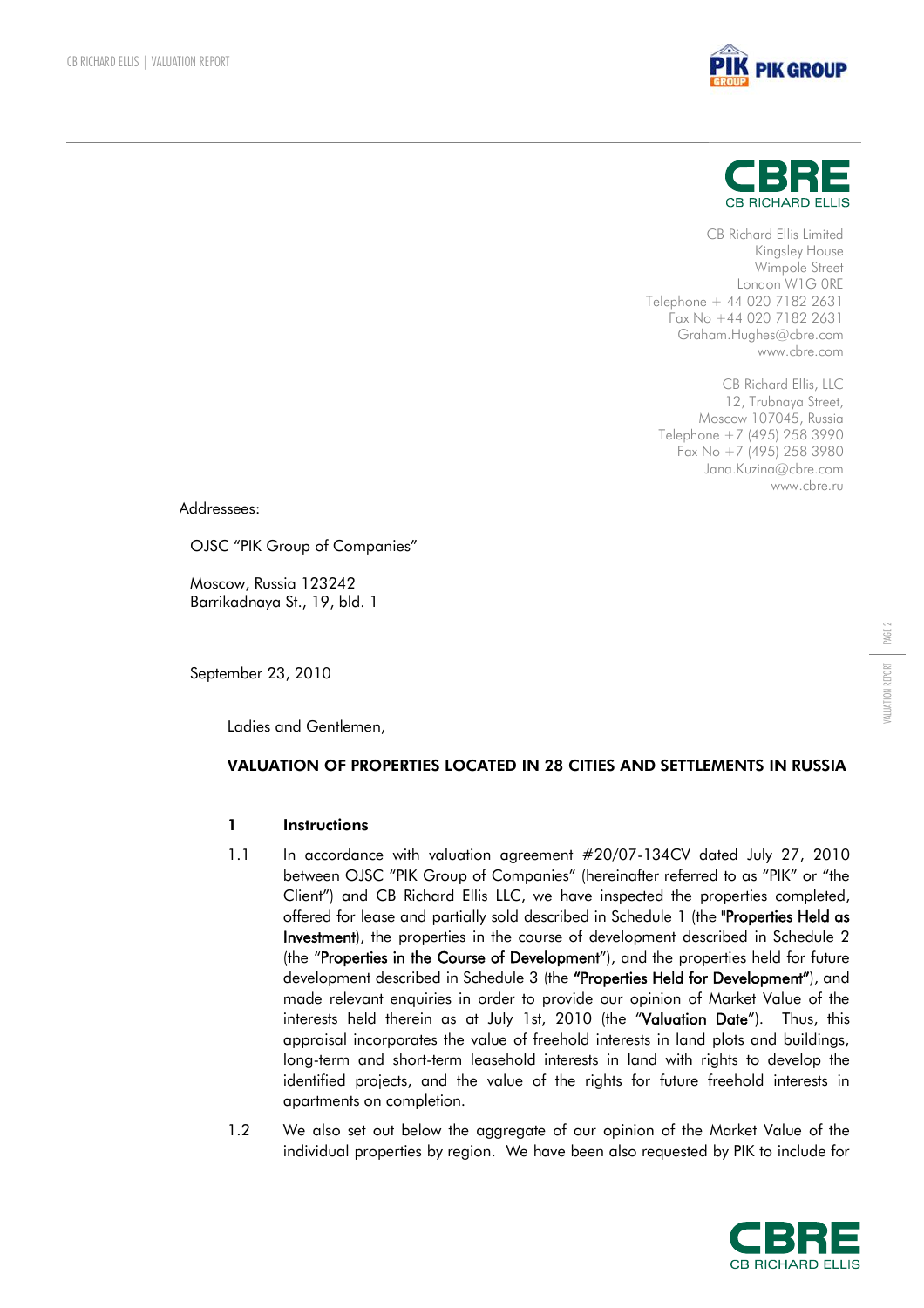

completeness in Schedule 4 (the "**Properties by Region**") a list of all properties grouped by region.

1.3 This "Valuation Report" has been prepared for the purpose of inclusion in a prospectus relating to a secondary offering of Ordinary Shares and Global Depositary Receipts ("GDRs") (the "Offer") in PIK, including the admission of the GDRs to trading on the London Stock Exchange (LSE).

# 2 The Properties

- 2.1 The properties we have valued are briefly described in Schedule 1, Schedule 2, and Schedule 3 (together, the "Schedules") attached to this Valuation Report. Each property identified in the Schedules has been valued individually, and not as part of a portfolio. Therefore the conclusions for the individual properties are not interrelated.
- 2.2 We based our valuation on the assumption that the whole portfolio will continue to remain in its existing ownership. In reality if such a land bank, or a substantial amount of properties within it, were placed on the market at the same time, it could have the effect of flooding the market, leading to a reduction in values. However, given that PIK are one of Russian major developers especially in certain markets, the valuation assumes prudent lotting rather than to flood the market by dumping everything in at once.
- 2.3 The Property Portfolio consists of 1,569.68 ha of land allocated amongst 103 projects (including projects completed, in the course of development and held for development) comprising 13,484,456 sq m of Net Selling Area (PIK's share), of which PIK's unsold share is 10,761,695 sq m. 97% or 13,062,522 sq m of the Property Portfolio consists of residential areas with infrastructure. The remainder of the Property Portfolio comprises 421,934 sqm of retail, office and hotel accommodation. We additionally extracted the projects where PIK has a share in the future freehold interest in apartments to be obtained on completion of the projects by the Third parties (Joint Venture Partners). PIK's unsold share in those projects is estimated at 1,067,093 sq m.

# 3. Basis of Valuation

- 3.1 Our valuations have been carried out in accordance with The Royal Institution of Chartered Surveyors' (RICS) Valuation Standards (6<sup>th</sup> Edition) (the "Standards"). They have been undertaken by External Valuers as defined in the Standards. The local market and valuation practices within Russia have been considered in our valuation.
- 3.2 In accordance with the Standards, our valuations have been prepared on the basis of Market Value, which is defined in the Standards as follows:

"The estimated amount for which a property should exchange on the date of valuation between a willing buyer and a willing seller in an arm's-length transaction after proper marketing wherein the parties had each acted knowledgeably, prudently and without compulsion."

3.3 In our valuation we assume that the development programmes intended by PIK are based on the highest and best use value for the sites if all the appropriate legal documents, rights to develop, and planning permissions were obtained or were in the process of being obtained. For the sites where development plans had not yet

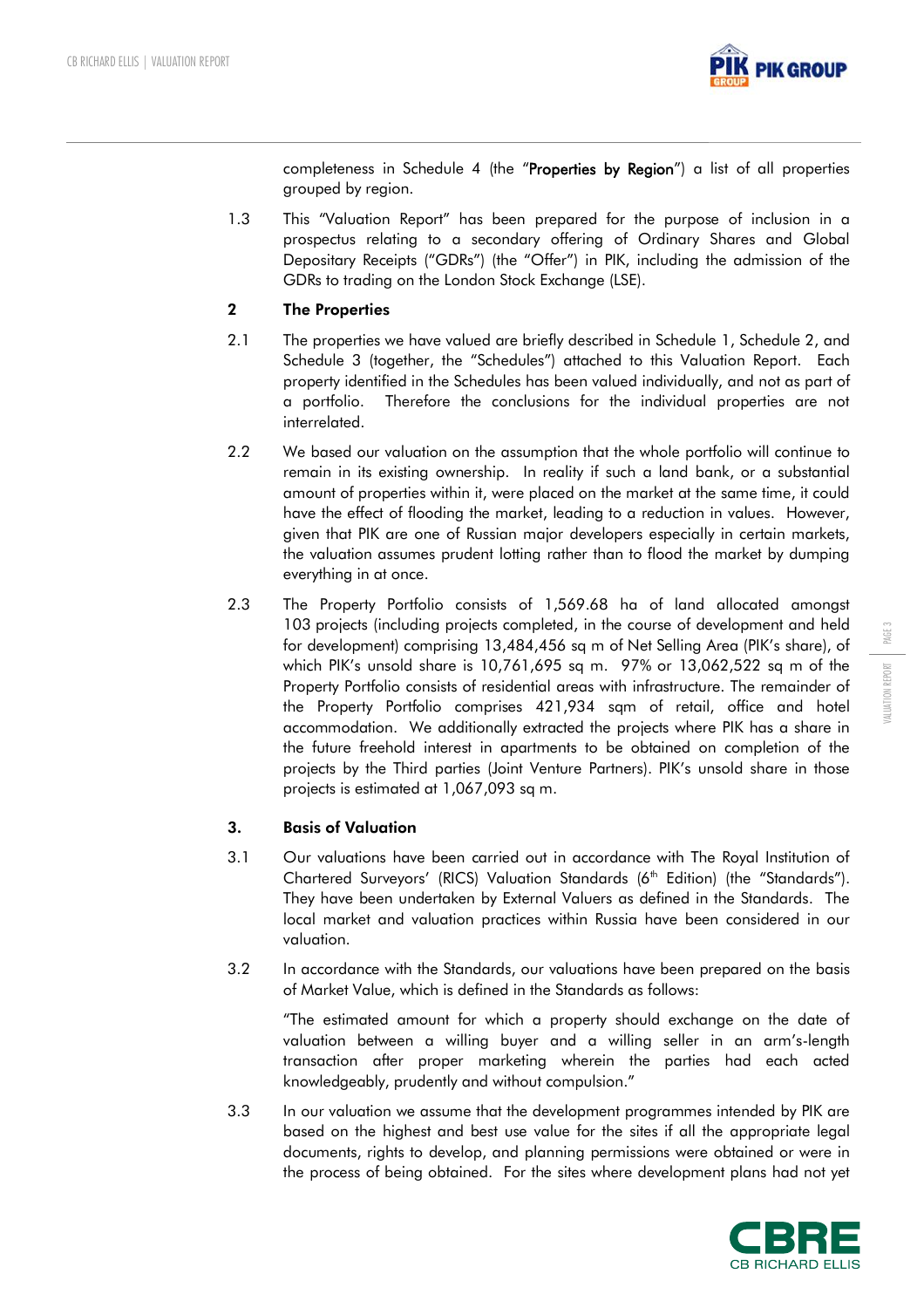

been confirmed, we have estimated value both in an "as is" state and with consideration of their highest and best alternative uses. The market value was based on the highest value.

## 4. Valuation Methodology

4.1 We based our valuation on the Income Approach and adopted a discounted cash flow method to arrive at a Net Present Value. A Residual Approach was also used to verify the values arrived at through the discounted cash flows. The Sales Comparison Approach was used in addition to the Income Approach in the valuation of the Properties Held for Development, if comparable evidence on transactions or sites offered for sale was available. However, the availability of information on comparable transactions was limited in many cases.

Within the Income Approach, prospective cash flows from a property and the costs associated with being able to generate those cash flows were discounted back to the present using a market-derived discount rate. The resulting net present value is an indication of the market value. Specifically, with respect to properties in the course of development and properties held for future development, the market value is the net present value of all future income streams less the net present value of all future costs. The costs consist of all the development costs still outstanding for the property, including financing costs on construction. Future incomes were based on current market conditions and the anticipated future trends in rents and/or sales prices.

4.2 The discount rates adopted reflect the project's stage of completion and contain relevant risk elements, including the risk free rate plus market, finance, planning, construction and letting risks. In most cases the rate varied in accordance with the project's stage of completion and the status of its title and planning documents.

The Schedules show our opinion of the appropriate discount rates on an unleveraged basis as applied to individual objects within the Property Portfolio.

- 4.3 We have used the Residual Method where applicable to verify market values resulting from the discounted cash flow analysis for properties expected to be sold in the near term. Within the residual method we applied the developer's profit appropriate for each individual property based on a potential third party developer's/purchaser's likely expectations for the properties (properties planned for future development over 25%, properties in the course of development in the range of 15% - 35%).
- 4.4 Under Schedule 1 ("Properties Held as Investment") we have detailed projects completed and offered for lease or sale.
- 4.5 Under Schedule 2 ("Properties in the Course of Development") we have detailed projects under construction as well as legal obligations in respect of properties sold prior to the date of valuation. However, PIK has an obligation to complete properties construction, which is reflected in the valuation through the inclusion of negative-valued properties.

It is common practice within the local residential market for developers to sell a significant portion of rights to the property prior to completion of construction. However, we have not made any investigations on the actual payments received from the rights transferred. For the purpose of this valuation we have assumed that all sale proceeds attributed to the sold units already received and would not be

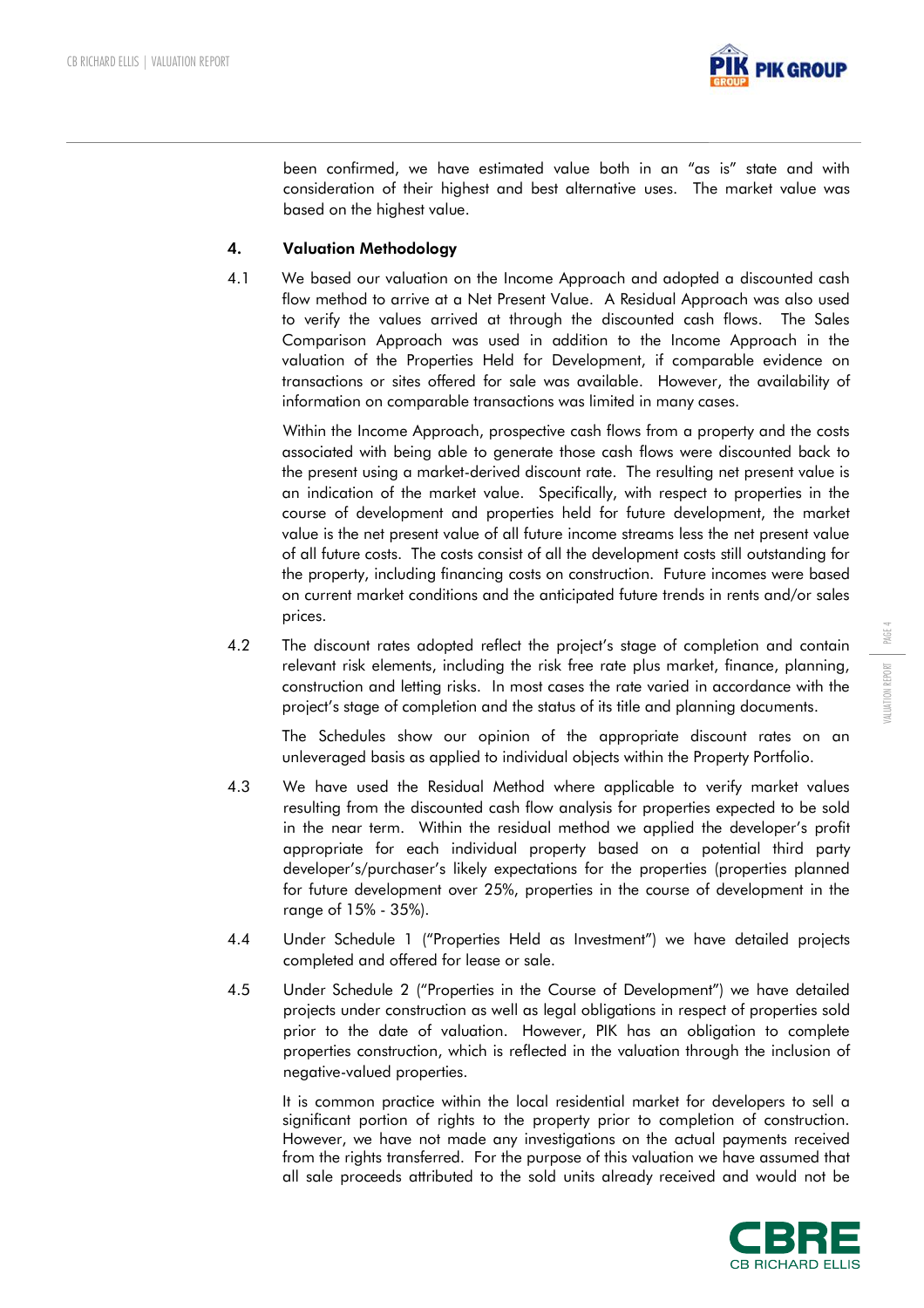

available to a potential purchaser of the project while there is the legal liability to complete the development. In some cases this results in a negative property value for assets in the course of development where the majority of rights have already been sold.

4.6 Under Schedule 3 ("Properties Held for Development") we have detailed projects planned for development where construction and sales have not started yet. We assumed the start of the construction to be associated with the start of the ground works.

# 5. Valuations

- 5.1. The valuations were prepared in Russian Roubles as this is the currency in which real estate in Russia commercially transacts, but given the purposes of the valuation the results are presented herein in US Dollars. The exchange rate was set on July 1, 2010 at 31.2554 RUR per 1 USD according to the Central Bank exchange rate.
- 5.2. On the bases outlined in this Valuation Report, we are of the opinion that each individual Market Value as at the Valuation Date of the respective leasehold and freehold interests, with vacant possession, as summarised in the Schedules, is as stated against that property in the Schedule.
- 5.3. Construction cost estimates used are inclusive of VAT. According to the Federal Statute of the Russian Federation #214-FZ dated 30.12.2004 "On shared residential construction" the part of the income received from the interest-holders which exceeds construction expenses is subject to VAT. We have made our calculations in accordance with the Statute. The income from sales of residential properties after state commissioning is not subject to VAT.

VAT on construction costs of commercial properties is reimbursed at the tax period of their occurrence (item 6 of article 171 of the Tax Code).

The Market Values of the properties as well as the rental rates and sale prices of the commercial properties are exclusive of VAT.

5.4. The aggregate of the said individual Market Values as at July 1, 2010 is \$2,564,315,000 (Two Billion Five Hundred and Sixty Four Million Three Hundred and Fifteen Thousand US Dollars) made up as follows:

| <b>TYPE OF SCHEDULE</b>                   | <b>NUMBER OF</b><br><b>PROPERTIES</b> | <b>MARKET VALUE</b> |
|-------------------------------------------|---------------------------------------|---------------------|
| Properties Valued:                        |                                       |                     |
| Schedule 1-                               | $\overline{4}$                        | \$18,348,000        |
| Properties Held as Investment             |                                       |                     |
| Schedule $2-$                             | 51                                    | \$1,408,247,000     |
| Properties in the Course of Development   |                                       |                     |
| Including:                                |                                       |                     |
| Properties Generating Negative Cash Flows | 9                                     | $-89,301,000$       |
| Schedule 3-                               | 48                                    | \$1,137,720,000     |
| Properties Planned for Development        |                                       |                     |
| Total:                                    | 103                                   | \$2,564,315,000     |
| Including:                                |                                       |                     |
| Joint Venture Partners                    | 26                                    | \$703,228,000       |

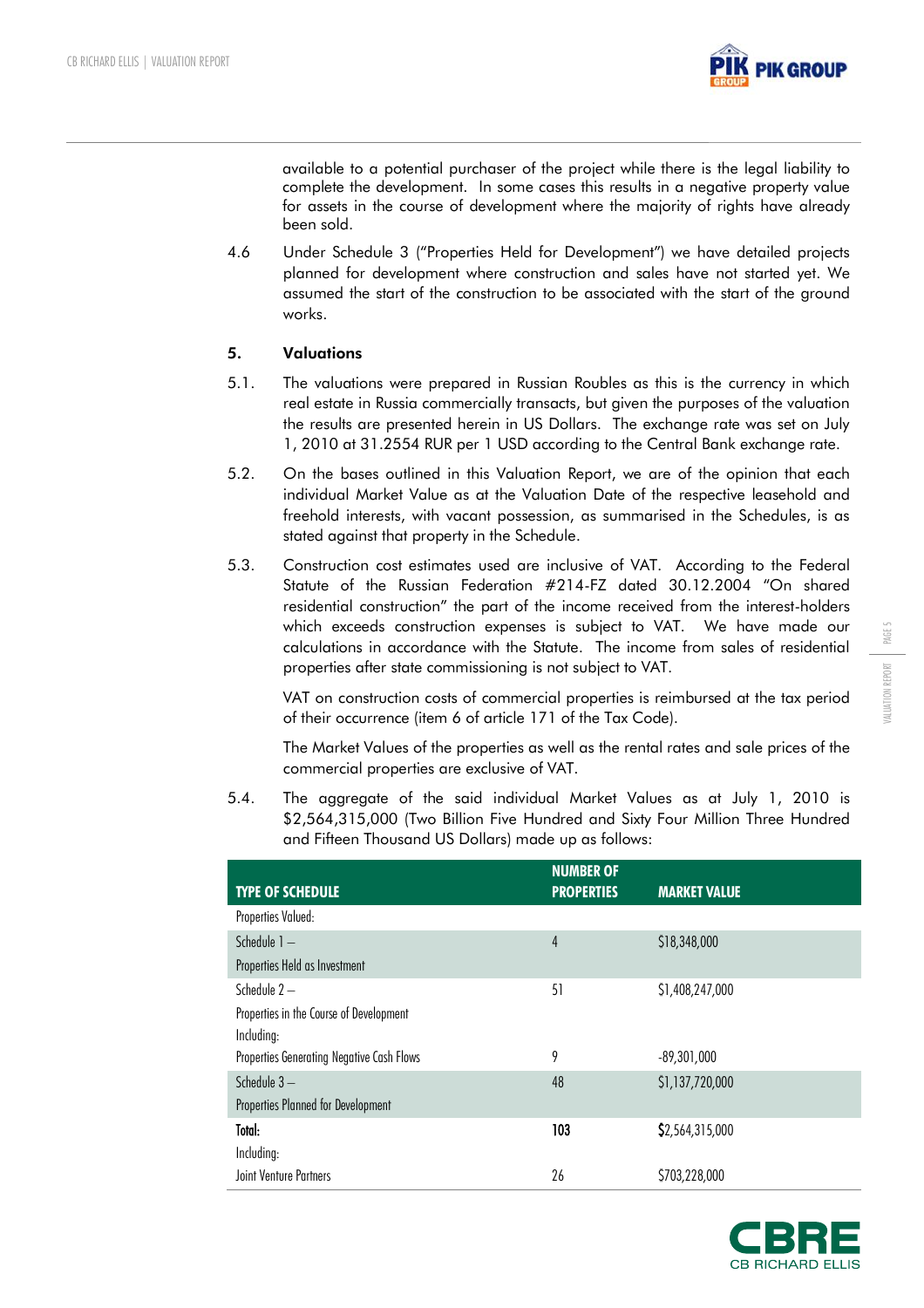

5.5 The aggregate value is distributed between offices, hotel, industrial, mixed-use projects and residential properties with infrastructure as follows:

| <b>TYPE OF PROJECT</b>                                   | <b>NUMBER OF PROPERTIES</b> | <b>MARKET VALUE</b> |
|----------------------------------------------------------|-----------------------------|---------------------|
| Properties Valued:                                       |                             |                     |
| Residential projects including commercial infrastructure | 94                          | \$2,106,515,000     |
| Office projects                                          | 4                           | \$22,000,000        |
| Hotel projects                                           |                             | \$8,140,000         |
| Industrial projects                                      |                             | \$10,200,000        |
| Land vacant                                              |                             | \$15,500,000        |
| Mixed-use projects                                       | 2                           | \$401,960,000       |
| Total:                                                   | 103                         | \$2,564,315,000     |

5.6 The aggregate value is distributed between the regions as follows:

| <b>REGION</b>         | <b>NUMBER OF PROPERTIES</b> | <b>MARKET VALUE</b> |
|-----------------------|-----------------------------|---------------------|
| <b>Moscow Region:</b> |                             |                     |
| Moscow                | 29                          | \$1,481,949,000     |
| Moscow Region         | 23                          | \$774,097,000       |
| <b>Regions:</b>       | 51                          | \$308,269,000       |
| <b>Izhevsk</b>        | 1                           | \$9,590,000         |
| Kaliningrad           | $\overline{4}$              | \$53,247,000        |
| Kaluga                | $\overline{1}$              | \$90,661,000        |
| Nizhny Novgorod       | $\overline{4}$              | \$14,101,000        |
| Novorossiysk          | $\mathfrak{z}$              | \$24,501,000        |
| Omsk                  | $\boldsymbol{6}$            | \$14,517,000        |
| Perm                  | 3                           | \$33,487,000        |
| Rostov-on-Don         | 12                          | \$39,736,000        |
| Saint-Petersburg      | 1                           | \$6,200,000         |
| Yaroslavl             | $\boldsymbol{6}$            | \$22,229,000        |
| Total:                | 103                         | \$2,564,315,000     |

## 6. Transaction Costs

Seller's costs, such as advertising and agent's fees, have been allowed for in our valuation, as have purchaser costs. No allowances have been made for any other extraordinary expenses of realisation nor for taxation that might arise in the event of a disposal.

No account has been taken of any inter-company leases or arrangements, nor of any mortgages, debentures or other charges.

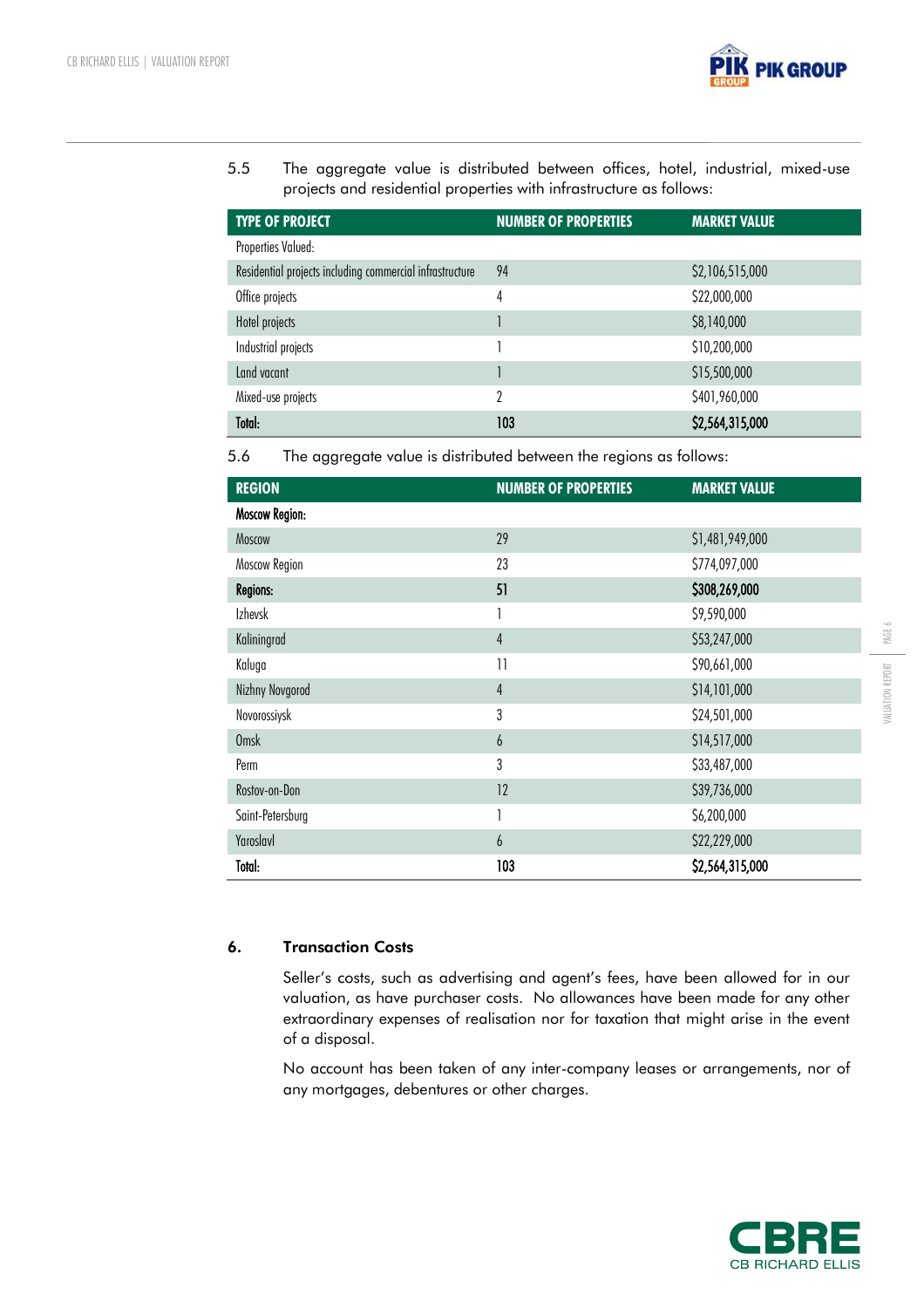

# 7. Assumptions and Sources of Information

## *Documents*

- 7.1. We have been supplied with the following documents from PIK for the majority of the properties:
	- **Information on construction costs and construction phases for the Property** Portfolio
	- Copies of Land Lease agreements and cadastral plans
	- Copies of Land Ownership certificates
	- Copies of Building Ownership certificates and BTI plans
	- Copies of Investment Contracts defining PIK's rights for development
	- Copies of Government Decrees confirming development areas, zoning and permitted uses
	- Copies of Project Architectural Drawings
	- Copies of Project Design Approvals
	- Copies of Construction Permits

We have not provided independent verification of the information contained within the documents nor have we verified that it is complete and accurate. Where supplied with legal documents relating to the properties, we have had regard to them in undertaking our valuations, which reflect our understanding of such information. However, we will not take responsibility for the legal interpretation of these documents. We reserve the right to amend our opinions of value should any legal information be provided which contains a material variation from the assumptions we have adopted in our valuations.

Additionally we have had regard to information provided by PIK on construction phasing and development costs. We have verified construction costs and phasing with market evidence and adjusted PIK's development plans accordingly for the purposes of this valuation where we find it appropriate.

## *Floor Areas*

7.2. Gross Building Area

Given that some of the properties are at the development stage where final Gross Building Area (GBA) has not yet been fixed, we have relied on PIK's information on GBA supported by evidence from investment contracts and other property documents listed in the sources of information. In cases where clear references to GBA have not been provided to us, the gross and net areas were calculated as follows:

- Residential projects: Gross Buildable Areas were calculated by adding 20% to the Net Selling Area of economy properties and 25% to business class properties.
- Retail and office projects: the project design documents state the gross building areas of the commercial properties, therefore in our calculations we applied the GBA as stated in the project documents.

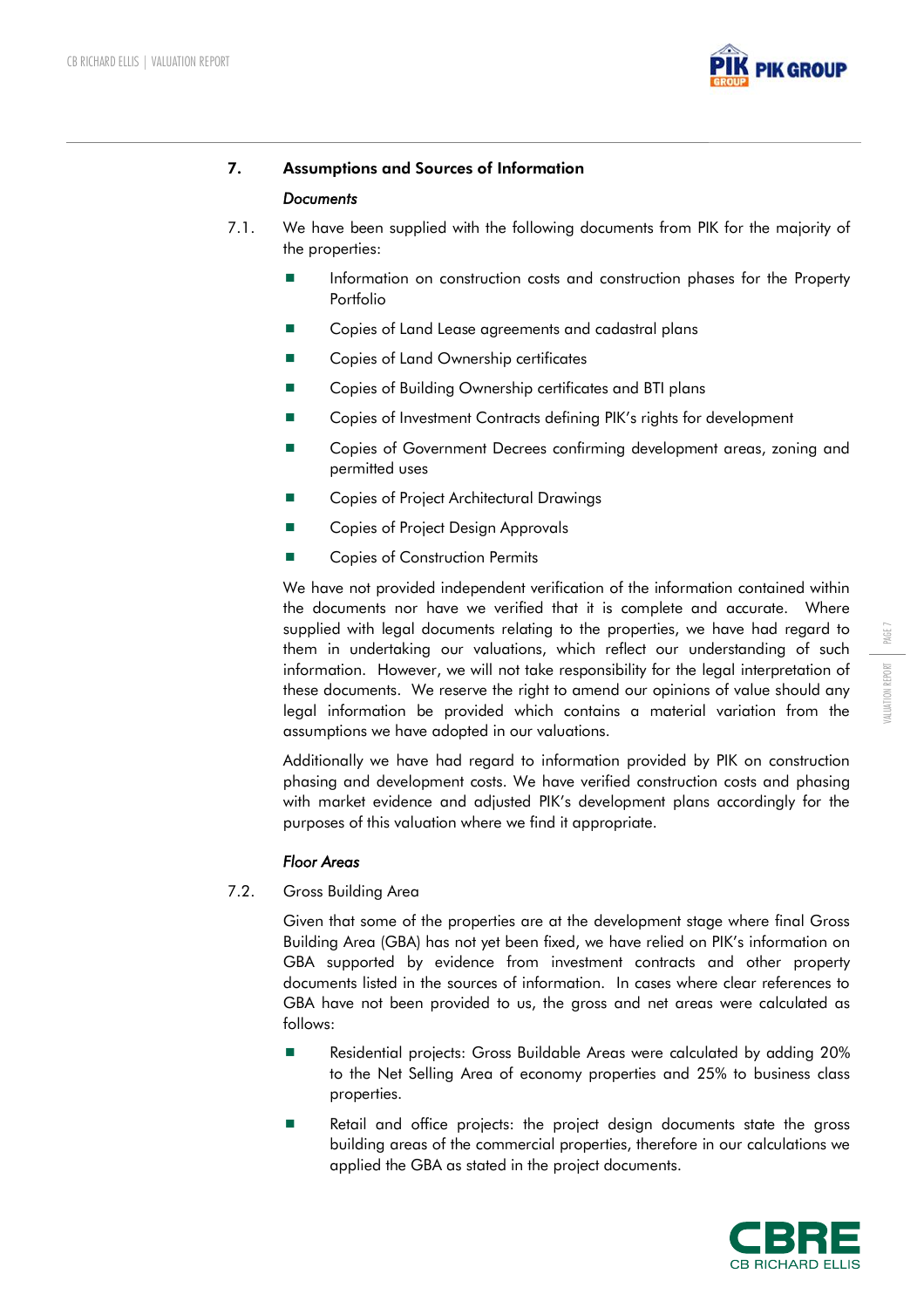

**Parking garages: by allocating 35 sq m per parking space.** 

We based our cost estimates on the GBA. All income estimates are based on the Net Selling Area/Net Leasable Area only. All measurements and areas quoted in the Valuation Statement are approximate.

7.3. Net Selling Area

Net Selling Area for the properties is adopted in accordance with data provided by PIK. In some cases these net selling areas differed from the documentation that we were provided with. In the majority of these cases the differences in the areas were under 10%, which is common in the local market and often occurs at early development stages since investment contracts are drawn up in approximate areas. For the purposes of our valuation we assumed that PIK will be able to get all the permissions required to complete construction in accordance with the business plans considered herein and that there would be no additional cost or delay associated with this.

It is important to note that upon construction of the residential properties the official apartment area is calculated by the Bureau of Technical Inventory (BTI). Often the BTI measurements vary from the planned area stated in purchase agreements. In this case an additional agreement is signed between the buyer and the seller to cover the extra area for any areas sold prior. The additional income from area increases might be an additional source of income for PIK. For the purposes of this valuation we assumed that the BTI areas are in accordance with the PIK stated areas used in this report.

7.4. Net Leasable Area

Net leasable area for the office centres was adopted as 85% of GBA, this assumes the allocation of the common areas between the tenants, but as usual not more than 10-15% of their usable area.

Net leasable area for the retail units was adopted in respect to the size of the property as follows:

- 0% loss factor for the properties under 5,000 sq m GBA;
- 25% loss factor for the properties within 5,000 12,000 sq m GBA;
- 35% loss factor for the properties above 12,000 sq m GBA.

We assumed the Net Leasable Area of the commercial built-in properties to be equal to their Gross Building Area due to their small size.

7.5. Parking

Certain developments include parking garages. For the purpose of this report, all values associated with standalone parking structures have been distributed among the appropriate residential buildings they are intended for on the basis of the weighted net selling area of these buildings.

## *Machinery*

7.6. Machinery such as lifts, central heating, and other normal service installations has been treated as an integral part of the building and is included within our valuations. Ownership of these items is to be transferred to the proper municipal

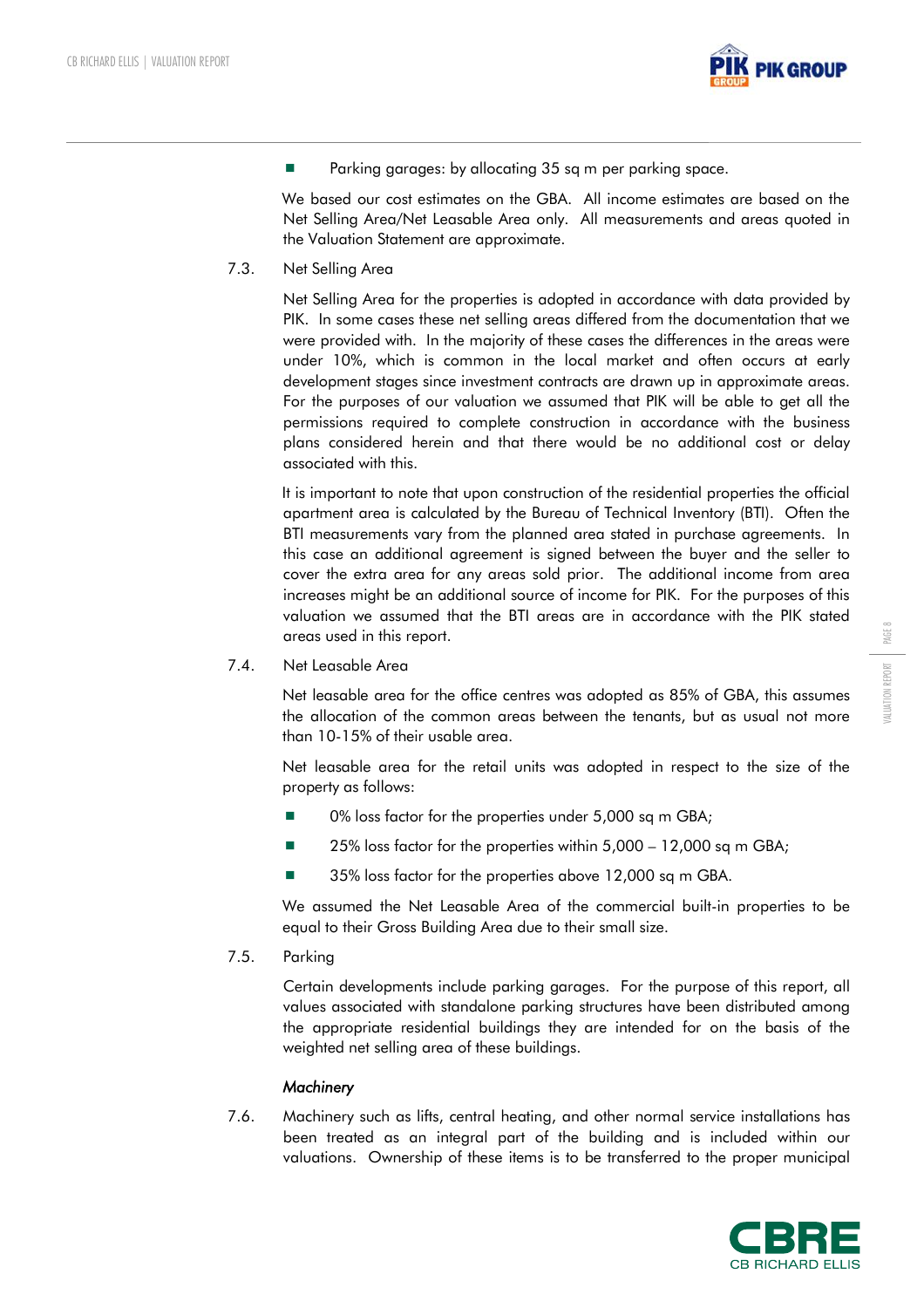

maintenance authority upon building completion as defined in the investment contracts.

7.7. No specialist tests have been carried out on any of the service systems and, for the purpose of our valuations, we have assumed that all are either in good working order or in compliance with any relevant statute, by-law or regulation, or will be upon completion of development of the Property concerned.

#### *Environmental Investigations and Ground Conditions*

- 7.8. We have not ourselves undertaken any environmental investigations for contamination or otherwise.
- 7.9. We have therefore assumed in our valuations that there are no abnormal ground conditions, nor archaeological remains present, which might adversely affect the present or future occupation, development or value of any of the properties.

#### *Inspections*

7.10. We inspected the majority of the properties in April 2010 during our regular revaluations. The balance of the properties and the properties in the process of active development were inspected within the dates of July 26, 2010 and August 6, 2010.

#### *Building Structure*

- 7.11. We were not instructed to carry out structural surveys for the purpose of this Valuation and have assumed that there are not and will not be any structural or latent defects within the properties. We have assumed that no known deleterious or hazardous materials have been, or are being, used in the construction of any of the properties.
- 7.12. For the properties where the project design has not yet been completed, we have carried out an analysis to determine the most feasible structural materials to be used in construction based on our studies of local demand and the capacity of the construction industry within the area.
- 7.13. Our valuation of the projected income stream from the sale of each Property assumes that the building works will be completed to a high quality standard in accordance with the plans and specifications provided to us by PIK.
- 7.14. We assume that the properties will be completed on time and the buildings will be commissioned upon completion in accordance with local regulations.

#### *Town Planning and Statutory Requirements*

- 7.15. We have not made any planning enquiries but have relied upon the information provided by PIK. For the purposes of our valuation we assume that there are no adverse town planning, highway, or other schemes or proposals that will have a detrimental effect on our valuations.
- 7.16. For all properties we have assumed that all relevant planning consents and building permits exist or will be granted without material cost or delay for the properties and their respective present or proposed uses (as appropriate).

PAGE 9

VALUATION REPORT

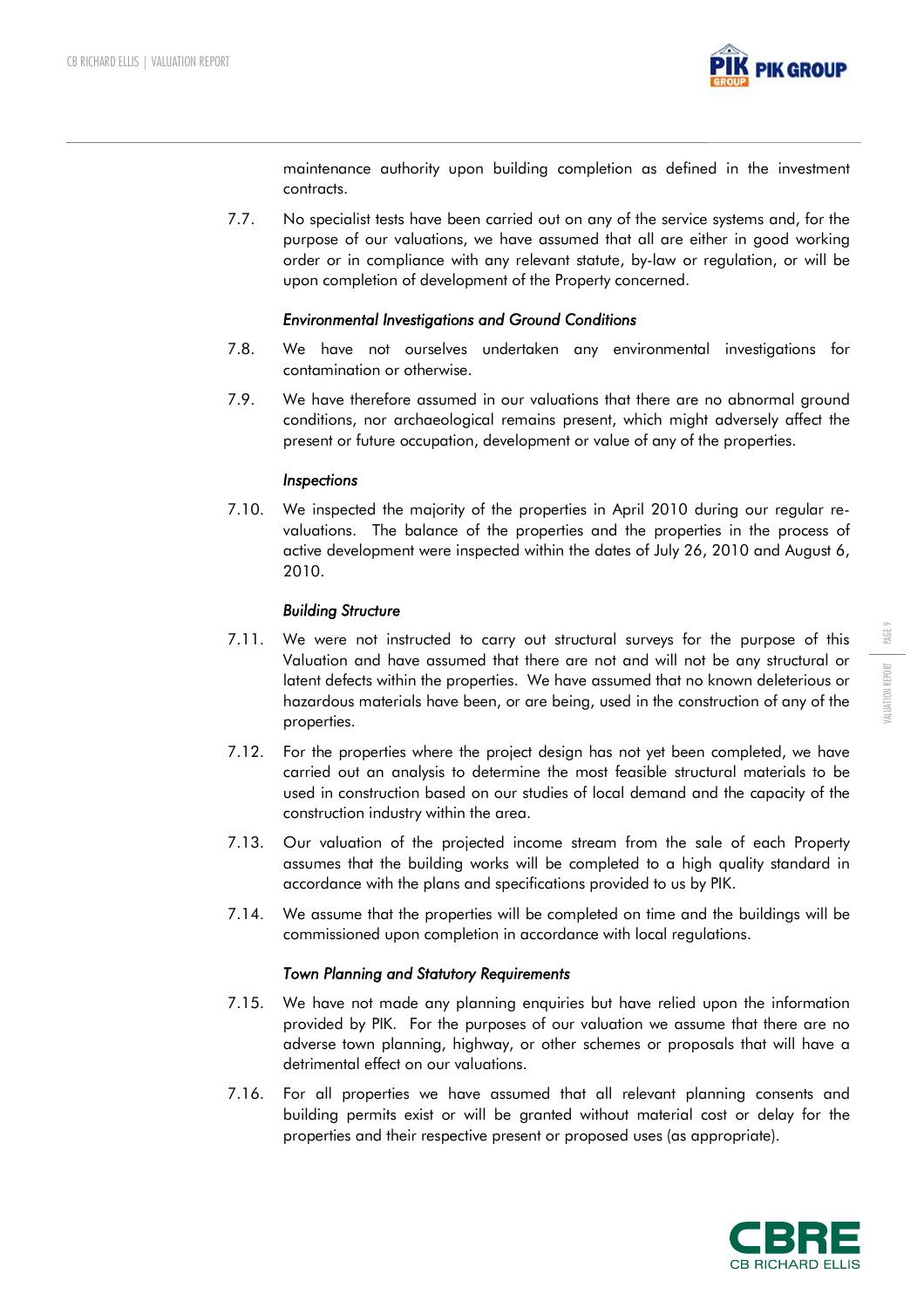

7.17. We have assumed that all buildings currently comply, or upon completion will comply, with all statutory and local authority requirements, including building (SNiP), fire, and health and safety regulations (where appropriate).

# *Development Costs*

- 7.18. We have broken development costs into the following major categories purchase of additional rights if required, hard and soft construction costs, and financing costs. Hard construction costs included mainly costs related to ground works, building construction, internal engineering works, landscaping and fit-out. Soft costs include project management, project design and approvals, project utility infrastructure, construction of roads, social infrastructure, and other encumbrances. Information on construction costs could be verified from market data, whereas encumbrances are specific to individual projects. We have principally relied on information provided by PIK related to encumbrances, as this information will be derived from experience of direct tenders for this type of product and could be confirmed by PIK if there is a special request regarding this issue. Financing costs on construction have been estimated for each project individually, however, we have not reflected therein any interest related to the purchase of land, the cost of which is implicit in the discount rate adopted in deriving the net present value of each project's cash flow.
- 7.19. The information on construction costs provided by the Client was verified with the KO-Invest bulletins "Residential buildings", issued in 2009, "Public buildings", issued in 2008, "Construction price indexes", #70 issued in January, 2010 and data from the Federal Statistics Services. Our opinion on construction costs has also been based on data obtained from developers and supported by published sources. Construction costs are inclusive of VAT.
- 7.20. Engineering and design costs vary from project to project. We assumed that the information provided by PIK is correct and complete.
- 7.21. We have included liabilities to the city in our calculations. Liabilities to the city could be in the form of encumbrances included in the development budget or as a share of the project. They could also be incorporated into land rights costs. The total encumbrances could vary widely from project to project. We have adopted encumbrances in accordance with the information provided by PIK and assume that this information is complete and correct.

## *Development Schedules*

7.22. The objects that comprise the Property Portfolio are at various stages of development. We state the percentage of completed work in accordance with the information provided by PIK. We did not survey construction work to estimate the percentage completion of each object and we assume that the properties will be completed in accordance with the information provided by PIK. For the properties planned for development and at early development stages, we have verified the development schedules with regard to the design approval and construction permit documents provided by PIK. Furthermore we assume that this information is in accordance with city planning and is applicable in the event that a potential buyer should proceed with the project.

PAGE 1

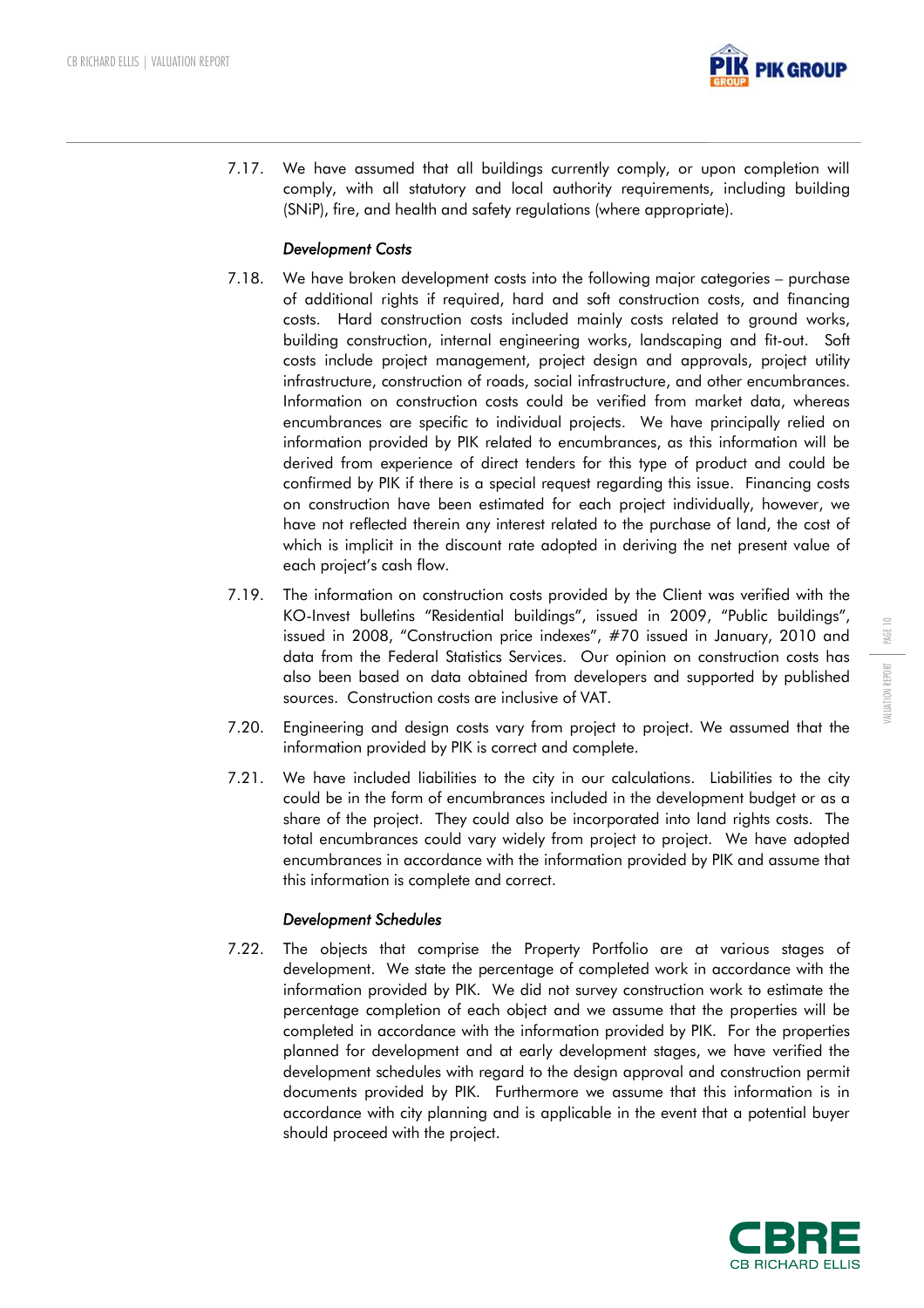

#### *Financing*

- 7.23. For the purpose of this valuation we have assumed that construction of the properties will be financed on the following terms:
	- 60% debt;
	- $\blacksquare$  40% equity;
	- 14% interest on loan during construction;
	- 12% interest on loan after construction.

According to our calculations, we consider the construction cost of the properties to be covered by 40% equity and by the income stream attributed to unit sales, which commence before the completion of the buildings.

7.24. In our calculations we have considered the possibility of obtaining additional gains from the profits received at the earlier stages of construction and remaining after occurring all obligatory payments. Net profits were indexed via an average deposit rate of 8%.

#### *Third Party Covenants*

- 7.25. The titles of some properties within the portfolio are subject to onerous Joint Venture agreements which confer considerable financial obligations. We have assumed that these Joint Venture agreements are inseparable from the respective freehold titles until the obligations thereunder have been fulfilled.
- 7.26. We have not conducted credit enquiries into the financial status of any of the building contractors or other parties with whom PIK has entered into contracts. We have assumed that each party is capable of meeting its obligations and that there are no material undisclosed breaches of covenant.

## *Residential Sale Prices*

7.27. Having analysed general market prices for properties of comparable location and quality, we determined the current price range for similar properties as of the valuation date. The tables of comparables are provided in the Property Description section.

#### *Real Estate Cycle in Estimating Current and Future Market Conditions*

7.28. The real estate market operates through the dynamic interaction of supply and demand, which can be perceived as cycles of activity, correlating with business cycles in the economy. Real estate values are likely to change during different phases of a cycle, so it is extremely important to understand and address the effects of these cycles in the valuation of long-term development projects.

It should be noted that the Market Value of the large projects stated in this report is very sensitive to changes in inputs, such as building costs, growth rates and inflation, over the term of the cash flow. Changes to these inputs can have a major effect on the resultant land value. In approaching our valuation we have carried out a sensitivity analysis and our resultant value reflects our opinion of the Market Value of the Property as at the valuation date.

We have closely studied the following key factors affecting current and future market conditions when conducting the portfolio valuation:

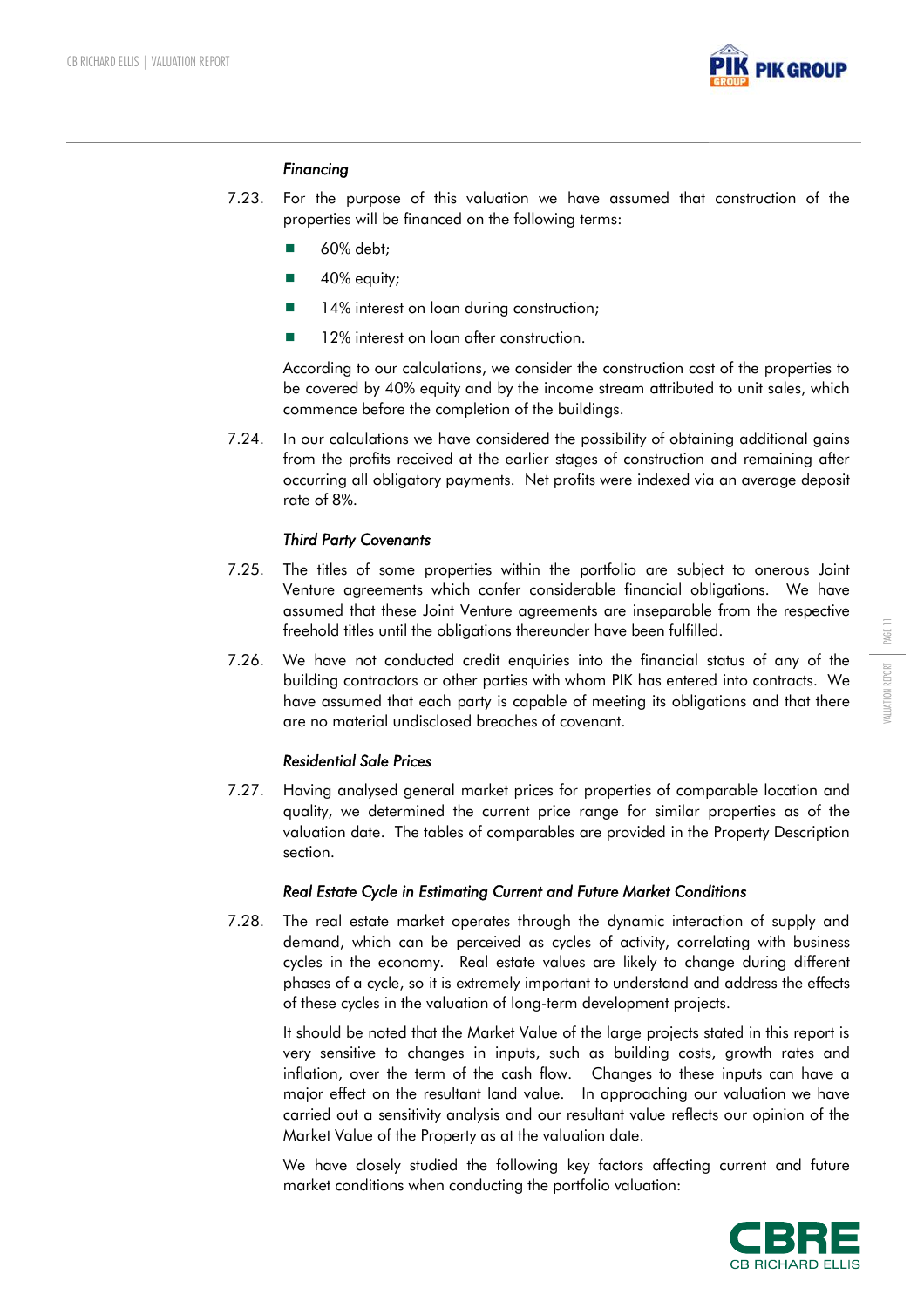

- Cumulative demand analysis for residential premises over the long-term;
- Sales schedules for residential projects estimated on the basis of PIK's historical market share;
- Residential prices dynamic and its long-term trends;
- Construction prices dynamic and its long-term trends.

#### *Sales Schedules*

7.29. We have adopted sales schedules on the basis of PIK's market share analysis. We have studied historical data on PIK's share in residential markets and used it to verify the achievable volume of the sales forecasts per region with some adjustments for newly approved urban plans and information on large competitive projects.

#### *Residential Price Dynamic and its Long-term Trends*

- 7.30. When forecasting residential prices we have considered the following factors:
	- The current stage of the property market cycle in Russia. The Russian property market experienced a severe downturn over 2009, the general consensus being that it reached its bottom in Q3. The residential market witnessed the first signs of recovery towards the end of 2009 showing a revival in demand and an increase in sales volume.
	- **The pace of the recovery in the Russian property market is likely to heavily** depend on external economic drivers such as oil prices. Historically, residential prices in Russia have shown a very strong correlation with oil prices:



Correlation of the Oil prices and Average Residential Prices



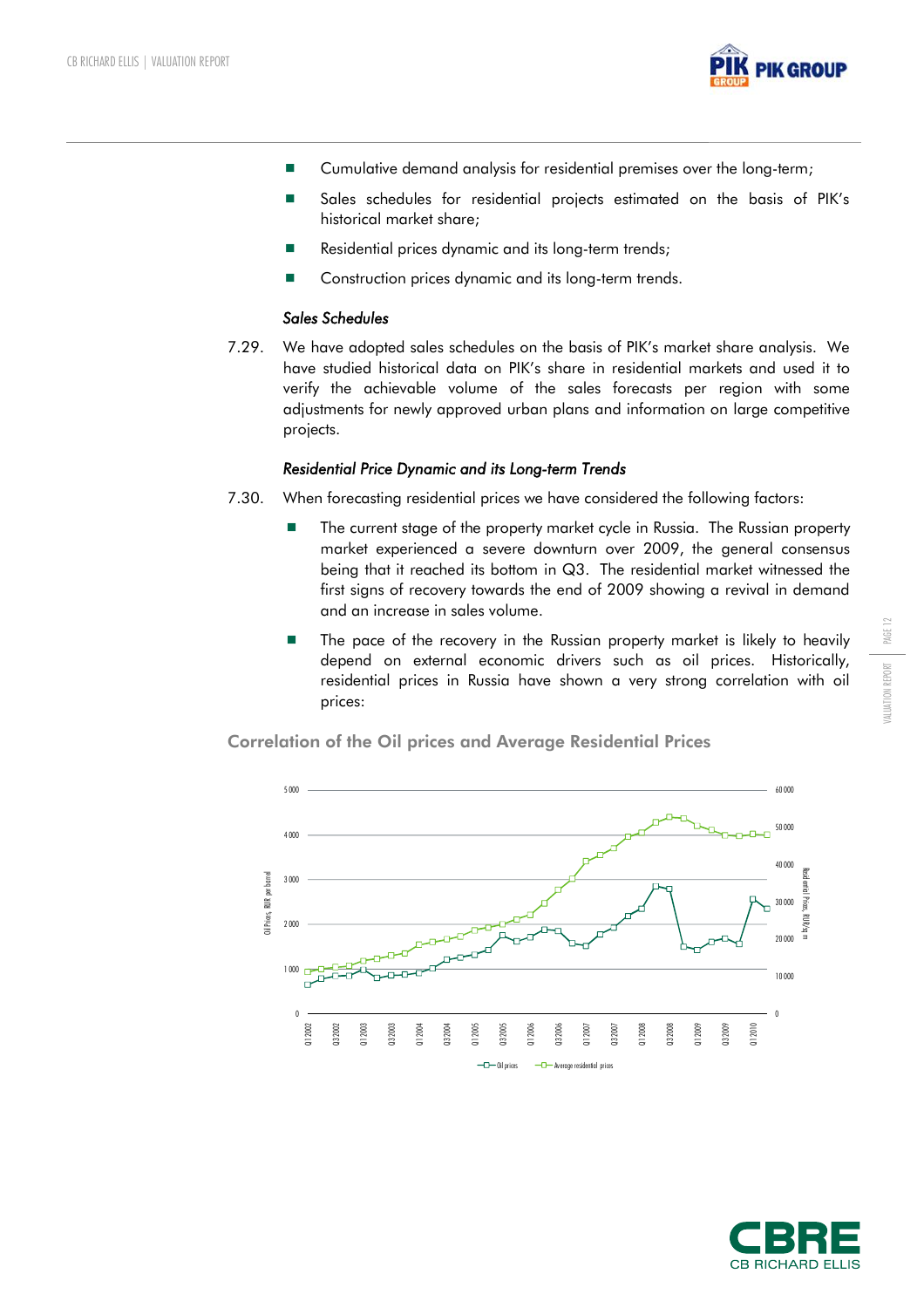

Having analysed the forecasts of leading investment banks and agencies (IMF, Barclays, Citigroup, Credit Suisse, JP Morgan, Merill Lynch etc.) we derived an average oil price forecast as follows:

|                         | 3-4Q 2010 | 2011  | 2012  | 2013  |
|-------------------------|-----------|-------|-------|-------|
| BRENT Price, US \$/bbrl | 77.67     | 83.12 | 88.44 | 87.27 |

Having conducted a statistical analysis of residential prices in different regions relative to the oil (Brent) price, we have developed the following forecast for residential prices in different regions of Russia in Roubles using data on the Rouble/US Dollar exchange rate:

| <b>REGION</b>           | 2010  | 2011  | 2012  | 2013 | $2014 +$ |  |
|-------------------------|-------|-------|-------|------|----------|--|
| Moscow                  | $0\%$ | 8.7%  | 10.6% | 9.0% | $0\%$    |  |
| <b>Moscow Region</b>    | $0\%$ | 2.6%  | 10.6% | 9.7% | $0\%$    |  |
| Rostov Region           | $0\%$ | 0.0%  | 10.3% | 9.7% | $0\%$    |  |
| Kaliningrad Region      | $0\%$ | 3.0%  | 8.9%  | 7.6% | $0\%$    |  |
| Kaluga Region           | $0\%$ | 3.6%  | 11.1% | 8.0% | $0\%$    |  |
| Krasnodar Area          | $0\%$ | 5.3%  | 8.9%  | 7.1% | $0\%$    |  |
| Omsk Region             | $0\%$ | 1.0%  | 8.3%  | 6.1% | $0\%$    |  |
| Permsky Area            | $0\%$ | 5.5%  | 9.2%  | 6.8% | $0\%$    |  |
| St. Petersburg          | $0\%$ | 0.8%  | 11.0% | 9.7% | $0\%$    |  |
| <b>Udmurt Republic</b>  | $0\%$ | 3.1%  | 8.9%  | 5.9% | $0\%$    |  |
| Nizhny Novgorod Region  | $0\%$ | 4.6%  | 9.3%  | 6.5% | $0\%$    |  |
| <b>Yaroslavl Region</b> | $0\%$ | 11.6% | 8.9%  | 6.1% | $0\%$    |  |

# Residential Price Growth Rate by Region, %

It should be noted that historical residential prices and data on historical and forecast oil prices were key drivers of the conclusions developed, where all other factors, having lesser influence on residential prices in Russia, were disregarded for the purpose of this analysis.

Given the long-term nature of the residential projects and the increasing uncertainty of modelling and forecasts in the long-term, we have adopted 0% growth rates in the cash flow models starting from the year 2014.

## *Construction Cost Dynamic and its Long-term Trends*

7.31. The analysis of construction cost and residential price fluctuations reveals a correlation between them. We estimated the dependence of construction costs on apartment prices for all portfolio properties by region. The results of the forecast are summarised in the table below:

| CONSITUCTION COST OTOWITI KOIE DY REGION, 70 |       |      |      |      |          |  |  |
|----------------------------------------------|-------|------|------|------|----------|--|--|
| <b>REGION</b>                                | 2010' | 2011 | 2012 | 2013 | $2014 +$ |  |  |
| Moscow                                       | 0%    | 5.8% | 7.0% | 6.0% | $0\%$    |  |  |

Moscow Region 0% 1.9% 7.5% 6.8% 0%

# Construction Rate by Region,  $\theta$

| CB RICHARD ELLIS |  |
|------------------|--|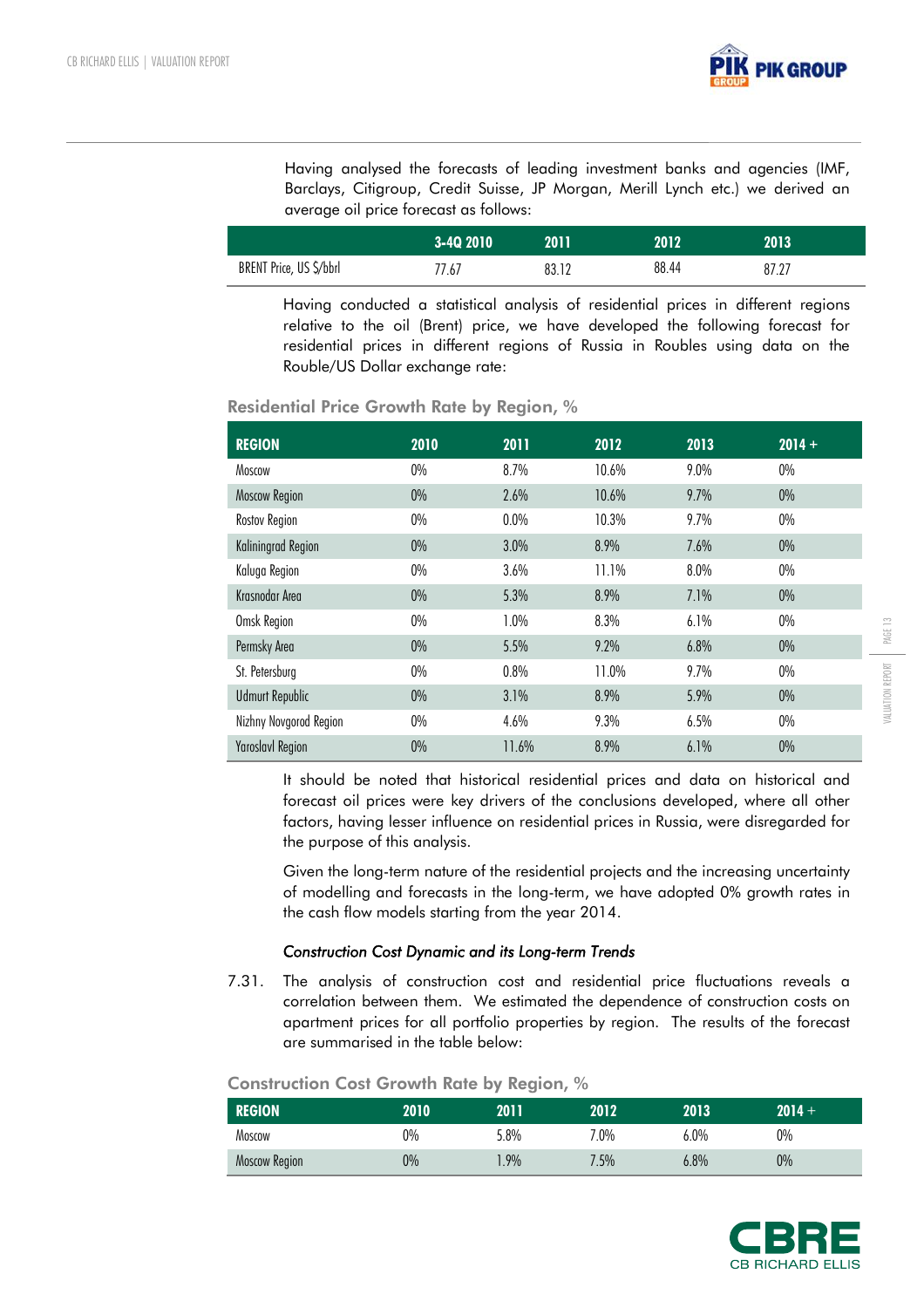

| <b>REGION</b>           | 2010  | 2011 | 2012 | 2013 | $2014 +$ |  |
|-------------------------|-------|------|------|------|----------|--|
| Rostov Region           | $0\%$ | 0.0% | 6.8% | 6.2% | $0\%$    |  |
| Kaliningrad Region      | $0\%$ | 2.0% | 7.4% | 6.3% | 0%       |  |
| Kaluga Region           | 0%    | 2.3% | 7.2% | 5.2% | $0\%$    |  |
| Krasnodar Area          | $0\%$ | 4.0% | 6.7% | 5.3% | $0\%$    |  |
| Omsk Region             | 0%    | 0.8% | 6.8% | 5.0% | $0\%$    |  |
| Permsky Area            | $0\%$ | 4.6% | 7.7% | 5.6% | $0\%$    |  |
| St. Petersburg          | $0\%$ | 0.0% | 7.8% | 6.6% | $0\%$    |  |
| <b>Udmurt Republic</b>  | $0\%$ | 2.0% | 5.9% | 3.9% | 0%       |  |
| Nizhny Novgorod Region  | $0\%$ | 3.2% | 8.0% | 5.1% | $0\%$    |  |
| <b>Yaroslavl Region</b> | $0\%$ | 9.8% | 7.5% | 5.2% | $0\%$    |  |

## *Marketability*

7.32. The global financial crisis had a damaging effect on Russian financial and real estate markets. The marketability of large development schemes was affected by the limited number of potential buyers. The values reported within the Report reflect our opinion of values based on a sale at the date of valuation (see Market Value Definition). In reality such a land bank would not be sold in this way but would generally be sold either in smaller lots or at a lower price with overage payments to the vendor as the development is built out. This is due to the cost to developers of holding land, as time slippages due to e.g. planning delays can have a major impact on project profitability.

## *Net Operational Income Assessment from Office and Retail Properties*

- 7.33. We have adopted rental rates for retail and office premises in line with market evidence confirmed by comparable leasing offers/transactions for each individual property. The rental rates are net of operating expenses and VAT. The tables of comparables are provided in the Property Description section.
- 7.34. We have analysed general market trends and rent indexations applied to the existing lease agreements and have used our forecasts on rent indexations for the commercial properties, analysing each property individually on the basis of a combination of the following factors: region's potential, location's potential, competition, existing or proposed concept.
- 7.35. We have concluded that the commercial sectors that recently saw a sharp downturn, bringing rental values to the lowest levels (Moscow and Saint-Petersburg) would show a higher pronounced activity in terms of rental growth rates than those in the Russian regions, where the recovery potential is more limited. We thus applied an annual rent indexation in the range of 0%-5% for each property individually in Moscow and Saint-Petersburg for the period 2011-2013 only. We applied no indexation for rental rates in regional projects.
- 7.36. We have assumed a future stabilised occupancy of 90%-100% for the commercial properties in the process of development or planned for development with an NSA of below 10,000 sq m and 85%-95% for bigger properties, which is in line with the expected long-term level of real estate demand in Russia.

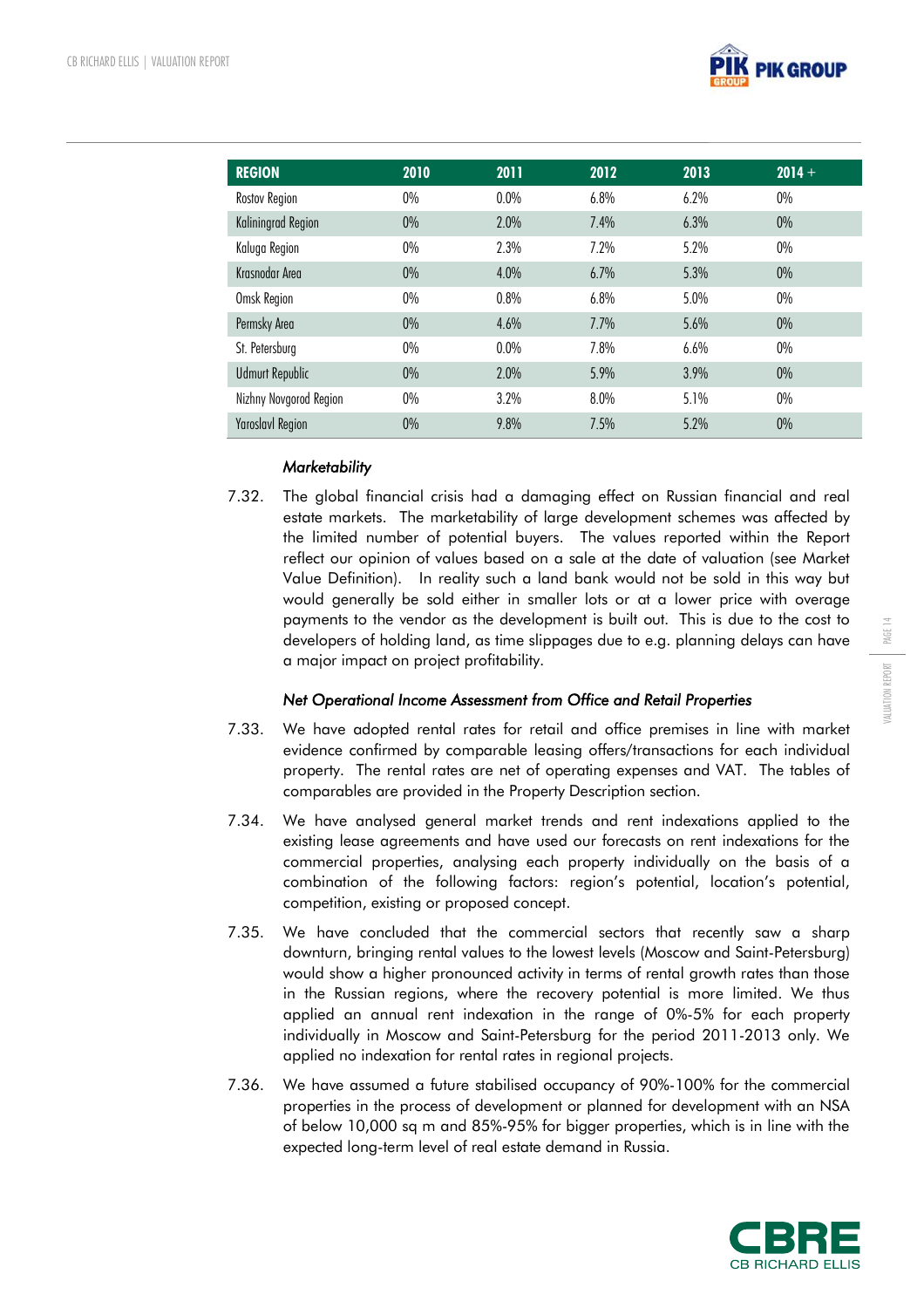

7.37. We have estimated operational and credit losses to reach approximately up to 10% of Gross Potential Income for the purpose of this valuation.

#### *EBITDA Assessment from Hotel Properties in Moscow*

- 7.38. We have assumed that the hotel properties will be open 365 days per year. The stabilised occupancy for the hotel projects in the third year of operation was estimated at 60%-65%.
- 7.39. The rack rate for the future hotel properties was derived from comparable evidence as of the valuation date. The tables of comparable hotel projects are provided in the Property Description section. For the purpose of this valuation we considered an annual indexation of hotel rack rates of 3% starting in 2011.

This indexation reflects our understanding of current and future market conditions as based on the analysis of the current stage in the property market cycle in Russia.

- 7.40. With consideration of class and locations of the hotel properties, we have approximately estimated room revenues to represent 60-70% of gross hotel revenues, where the ratio assigned to the revenues from food, beverages and other services was reported at a higher level for upper class hotels than revenues from services in more budget class hotels.
- 7.41. We have assumed total undistributed costs to be capped at the level of 19-20%, and the gross operating profit of the hotels to stabilise at a level close to 50%. We have considered the EBITDA ratios of the hotel projects to stabilise in the range of 36-39%.

#### *Terminal Capitalisation Rates*

7.42. We have assumed the terminal capitalisation rates for the commercial properties to be as follows:

| <b>TERMINAL CAPITALISATION</b> |               |                          |                          |                          |
|--------------------------------|---------------|--------------------------|--------------------------|--------------------------|
| <b>RATES</b>                   | <b>OFFICE</b> | <b>RETAIL</b>            | <b>FITNESS</b>           | <b>HOTEL</b>             |
| Moscow                         | 11%-12%       | $10\% - 12\%$            | 14%                      | 11%-12%                  |
| <b>Moscow Region</b>           | $10\% - 12\%$ | 12%                      | 14%                      | -                        |
| Saint-Petersburg               | 12%           | $\overline{\phantom{a}}$ | $\overline{\phantom{a}}$ | $\overline{\phantom{a}}$ |
| Regions                        | $12 - 15%$    | 13%                      | 14%                      | $\qquad \qquad$          |

## *Tenure and Tenancies*

- 7.43. In the absence of any information to the contrary we have assumed that:
	- i) the properties possess good marketable titles free from any unusual encumbrances, restrictions or obligations;
	- ii) nothing would be revealed by any local search or replies to usual enquiries of the seller which would materially adversely affect the respective values of the properties;
	- iii) for the properties where only an investment contract with the proper authorities exists, property title will be issued upon completion of the development; and
	- iv) land leases from the local authorities will be extended where required.

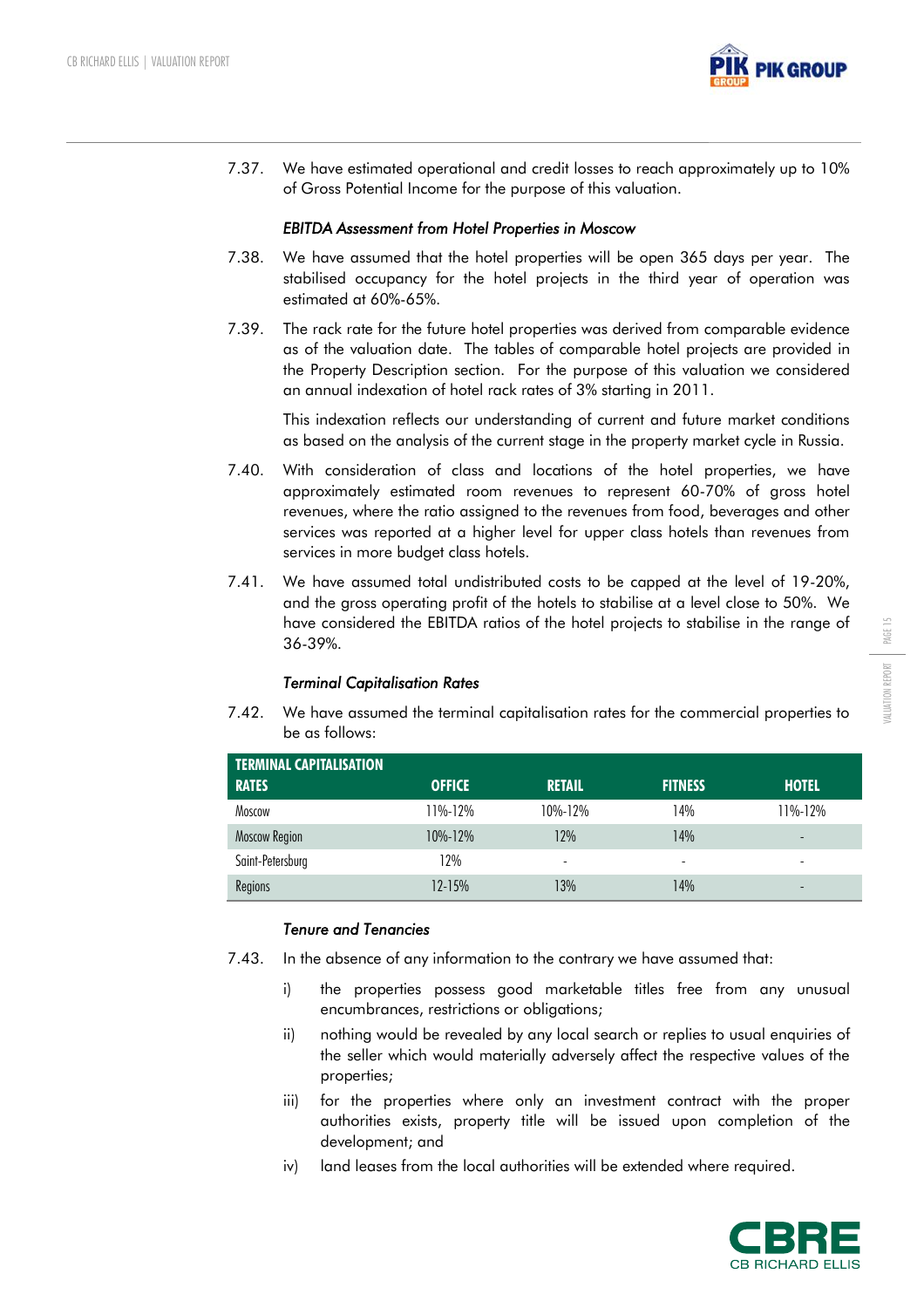

#### *Unlet Accommodation*

7.44. According to information provided by PIK, the properties are unlet and either currently for sale or planned to be offered for sale. Therefore, we valued the Property Portfolio based on the assumption of Vacant Possession.

## **8. Variations from Standard Assumptions**

At the request of PIK, in our assessment of Market Value (for the properties where payments for lease rights/ ownership have only been partially made) we have assumed that for those sites where PIK has development rights, the authorities have the legal means to delineate that portion of the site (in proportion to the payments made to date) and allow registration of lease rights/ ownership over that portion of the site.

The Market Value of those properties reflects a value of partially acquired rights.

The proportion of rights acquired is outlined in the table below.

|                                                                          | <b>TOTAL SIZE OF THE</b> | <b>PROPORTION OF RIGHTS ACQUIRED</b> |        |
|--------------------------------------------------------------------------|--------------------------|--------------------------------------|--------|
| <b>PROPERTY</b>                                                          | <b>LAND PLOT, HA</b>     | $\frac{0}{0}$                        | HA     |
| Omsk, Rokossovskogo Str.                                                 | 292.998                  | 40%                                  | 117.2  |
| Nizhny Novgorod, Geroya Shnitnikova Str.                                 | 22.287                   | 20%                                  | 4.46   |
| Izhevsk, Alexandrovo village                                             | 229.4795                 | 50%                                  | 114.74 |
| Yaroslavl, Dzerzhinsky district, mcr. #15                                | 25.81                    | 40%                                  | 10.32  |
| Yaroslavl, Frunzenskiy district, residential district<br>"Sokol", mkr. 1 | 62.08                    | 40%                                  | 24.83  |

In the project Yaroslavsky (Mytischi city) PIK's rights (or the rights of PIK's affiliates) for the future income received from the project implementation is partially transferred to the third party investors through the sale of shares in the companies holding the project' rights. The Market Value of this project represents PIK's corresponding share in the Net Property Value. The indication of this project is provided below:

| <b>PROPERTY</b>                           | <b>NET SELLING AREA.</b> PIK'S SHARE<br>SQ M |     | <b>PIK'S NET SELLING</b><br>AREA, SQ M |
|-------------------------------------------|----------------------------------------------|-----|----------------------------------------|
| Moscow Region, Mytischi, Yaroslavsky mcr. | 1.154.385                                    | 75% | 837.555                                |

## **9. Future Pipeline**

At the request of PIK, we have additionally carried out an estimation of the Market Value of one Property where PIK currently has no rights, but only has an agreement of intent in place. The Market Value of this property is not included in the aggregate value of the Portfolio, however it represents a potential addition to the Developer's land bank in the Moscow Region.

| <b>PROPERTY</b>                           | <b>TOTAL NET SELLING AREA OF</b> | <b>PIK'S NET SELLING</b> | <b>MARKET VALUE.</b>  |
|-------------------------------------------|----------------------------------|--------------------------|-----------------------|
|                                           | THE PROJECT. SQ M                | AREA, SQ M               | LROUNDED USD <b>\</b> |
| Pykhtino Village, Moscow 39,700<br>Region |                                  | 20.723                   | 9.400.000             |

PAGE 16